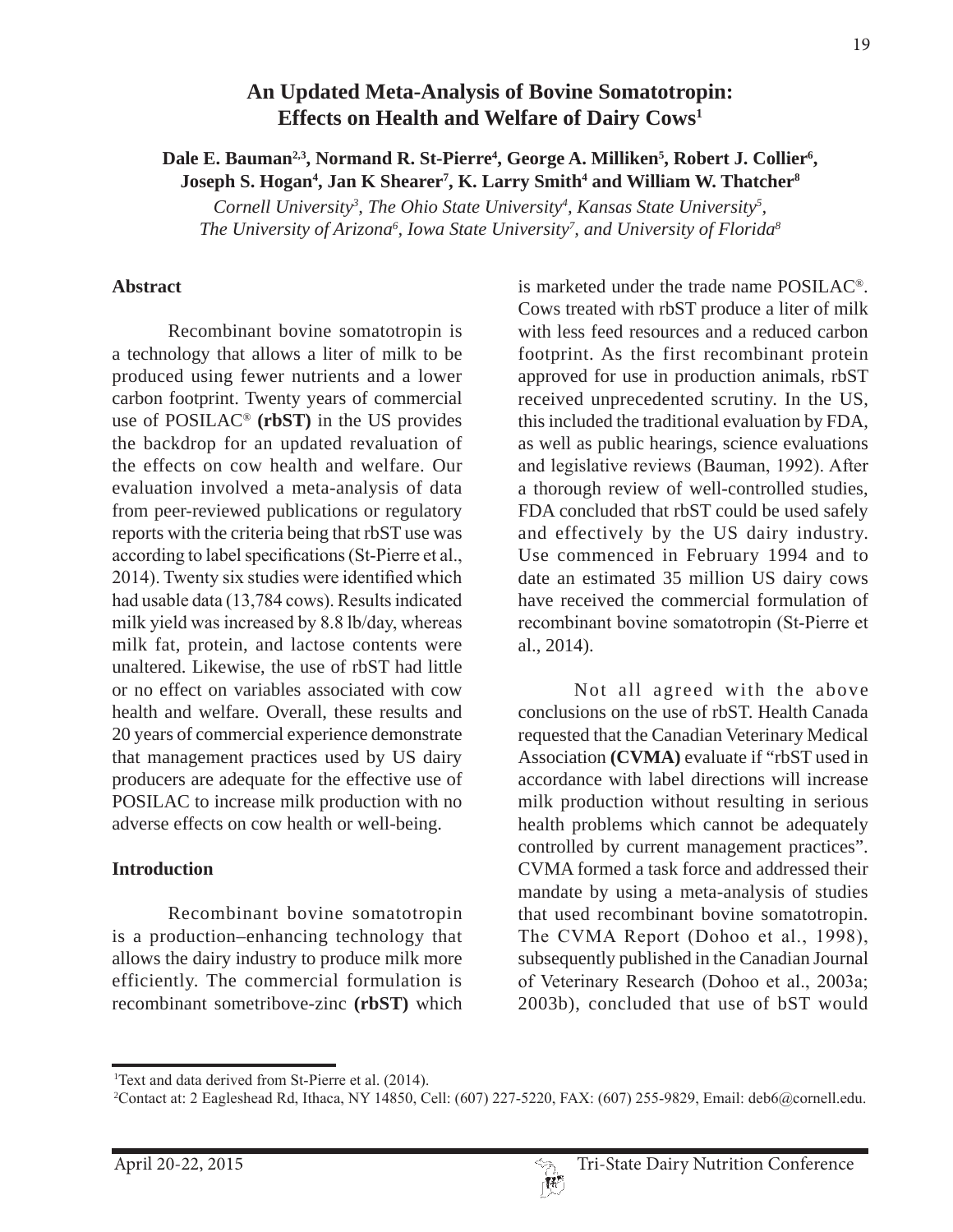increase yields of milk and milk components but would also adversely impact cow health and welfare, especially udder health, lameness, body condition, reproduction, and lifespan (Dohoo et al., 2003a; 2003b).

Since the CVMA report, there have been several large scale rbST investigations relating to various aspects of cow health and welfare (e.g., Ruegg et al., 1998; Bauman et al., 1999; Judge et al., 1999; Collier et al., 2001; Santos et al., 2004). Results from these investigations and commercial experience on US dairy farms seem at odds with the conclusions reached by the CVMA (Dohoo et al., 2003a; 2003b). Thus, we undertook an updated evaluation of the impact of rbST on the efficacy, health and welfare of dairy cows.

### **Approach**

To provide an updated evaluation of the efficiency and safety of rbST, we formed an expert panel made up of a data manager and project coordinator, a professional statistician, and 6 domain experts (St-Pierre et al., 2014). The evaluation involved a set of meta-analyses. Criteria to be included was that data were from peer-reviewed scientific publications or regulatory agency reports where rbST was used according to label. Data from studies involving off-label use of rbST or studies that used unapproved formulations or doses of rbST were excluded.

Potential data for the analysis were identified by an extensive literature search using PubMed (US National Library of Medicine, US National Institute of Health, Bethesda, MD), Agricola (National Agriculture Library, US Department of Agriculture, Beltsville, MD), Web of Science (Thomson Reuters Science, New York, NY), and CAB Direct (CAB International, Wallingford, UK). Potential studies were

identified and their abstracts obtained (Figure 1). All studies that were not conducted using the commercial formulation of rbST or that clearly did not report results pertinent to the analyses (e.g., dairy market analyses) were immediately discarded. The remaining studies were numbered and corresponding full publications were obtained. Twenty-six studies met the criteria and data from these formed our meta-database (Figure 1). Specific details of the methodology for the meta-analysis can be found in St-Pierre et al. (2014), and results of this analysis are presented in the following sections.

### **Results and Discussion**

# Milk Yield and Composition

Seven variables were analyzed to characterize milk and milk composition responses to rbST: milk yield, percent milk fat, percent milk true protein, percent lactose, 3.5% fat-corrected milk yield, fat yield, and protein yield. Except for the percentage of lactose in milk, responses across studies were heterogeneous ( $P < 0.10$ ), indicating that unidentified factors associated with individual studies affected the magnitude of the response.

Results demonstrated that yield of milk and milk components were all increased by rbST treatment. Milk yield (8.8 lb/day) and 3.5% fat corrected milk (8.9 lb/day) were increased by about 15% over control cows (Table 1). However, milk composition for fat  $(P = 0.09)$ , protein  $(P = 0.07)$ , and lactose  $(P = 0.26)$  was not affected (Table 1). Thus, yield of these milk components increased in parallel to milk production with daily yields of fat ( $P < 0.001$ ) and protein ( $P < 0.001$ ) being increased by an average of 0.317 and 0.301 lb/ day, respectively. In agreement with the present meta-analysis, other summaries demonstrate that values for milk responses to rbST tend cluster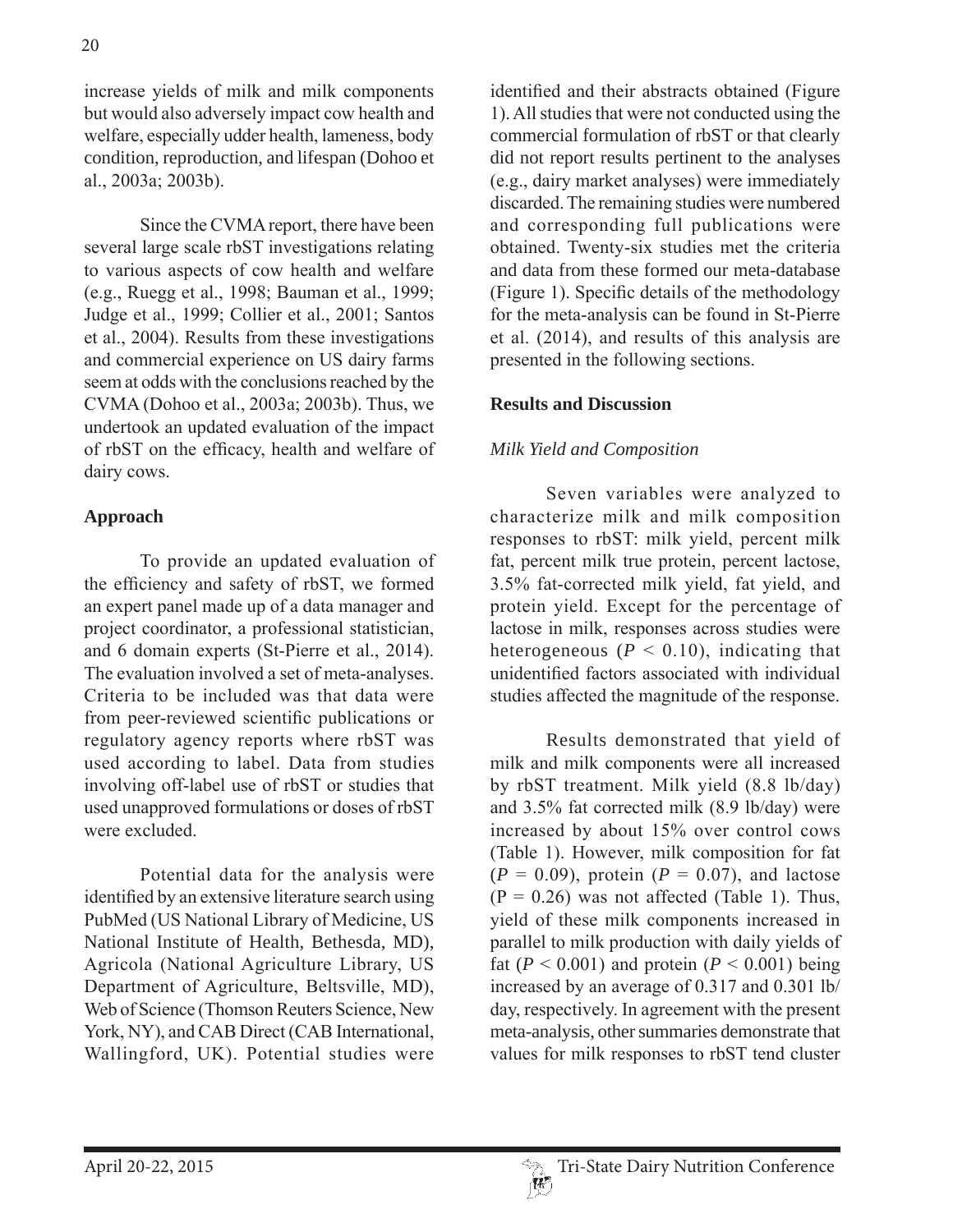about a range of 9 to 11 lb/day (Bauman, 1999). Likewise, other investigations have consistently observed that milk composition is not altered by rbST-treatment and factors which affect milk composition do so in an identical manner in rbST-treated cows (Bauman, 1992; National Research Council, 1994).

## *Udder Health*

Milk SCC is an indicator of inflammation in the mammary gland, and the SCC of milk will increase in response to both subclinical and clinical mammary infections (Hogan and Smith, 2012). In our meta-analysis, tests for heterogeneity indicated significance for both milk  $\log$  SCC ( $P < 0.001$ ) and mastitis incidence rate  $(P < 0.04)$ ; thus, unidentified factors associated with individual studies affect the observed values. In the case of SCC, the control group averaged nearly 100,000 SCC/mL, and there was no effect of rbST treatment ( $P = 0.54$ ; Table 1). Likewise, the mastitis incidence rate was not different between the control and rbSTsupplemented groups  $(P < 0.12$ ; Table 2). These results are consistent with the systematic review of the effects of rbST on mastitis incidence and SCC conducted by JEFCA (2013). Their review of clinical and epidemiological studies found no effect of rbST on mastitis incidence. In the case of subclinical mastitis, they reported that the "vast majority of studies reported no effect of rbST treatment on SCC values, although a few studies reported small transient increases"  $(JEFCA, 2013).$ 

Environmental and management factors are the major causes of mastitis, and they impact both SCC and mastitis incidence. In addition, genetic studies have demonstrated a small positive relationship between mastitis risk and milk production. However, high producing herds are better managed so that effects of increased milk production on mammary health are minimized or negated (Hogan and Smith, 2012).

#### *Body Condition*

Dairy cows need to maintain an adequate body condition over the lactation cycle. Thus, it was of interest whether rbST-treated cows would become thin and emaciated due to the use of body reserves to support the increased milk production. Data for body condition score **(BCS)** were available for 15 studies, and the test for heterogeneity of responses among studies approached significance  $(P = 0.10)$ . The BCS data used in the meta-analysis consisted of the BCS obtained during and after rbST treatment. Mean BCS was lower in cows treated with rbST as compared to control cows ( $P = 0.04$ ), with the difference being  $-0.064 \pm 0.031$  points (mean  $\pm$ SE; Table 1). Published studies indicate that 1 point of BCS represents about 110 lb BW (see St-Pierre et al., 2014), so the difference in BCS for the rbST-treated cows represents about 7 lb BW. While significant, this difference would not be visually detected and is about equivalent to the change in BW associated with a typical feeding or drinking episode for a dairy cow. Consistent with the meta-results, research has demonstrated that rbST-treated cows increase voluntary intake in an amount energetically comparable to the rbST-induced increases in milk yield (Chilliard, 1989).

### *Lameness*

Lameness reflects altered locomotion or mobility caused by a range of foot and leg disorders that result from disease, management, or environment factors (Shearer et al., 2012). For our meta-analysis, data regarding the number of cows that were clinically lame are presented in Table 1. Where possible, data were separated into 2 categories - lameness lesions and traumatic lesions Lameness lesions are lesions that directly cause clinical lameness  $(e.g., laminitis, sole ulcers, or digital demanditis)$ , whereas traumatic lesions are lesions that rarely,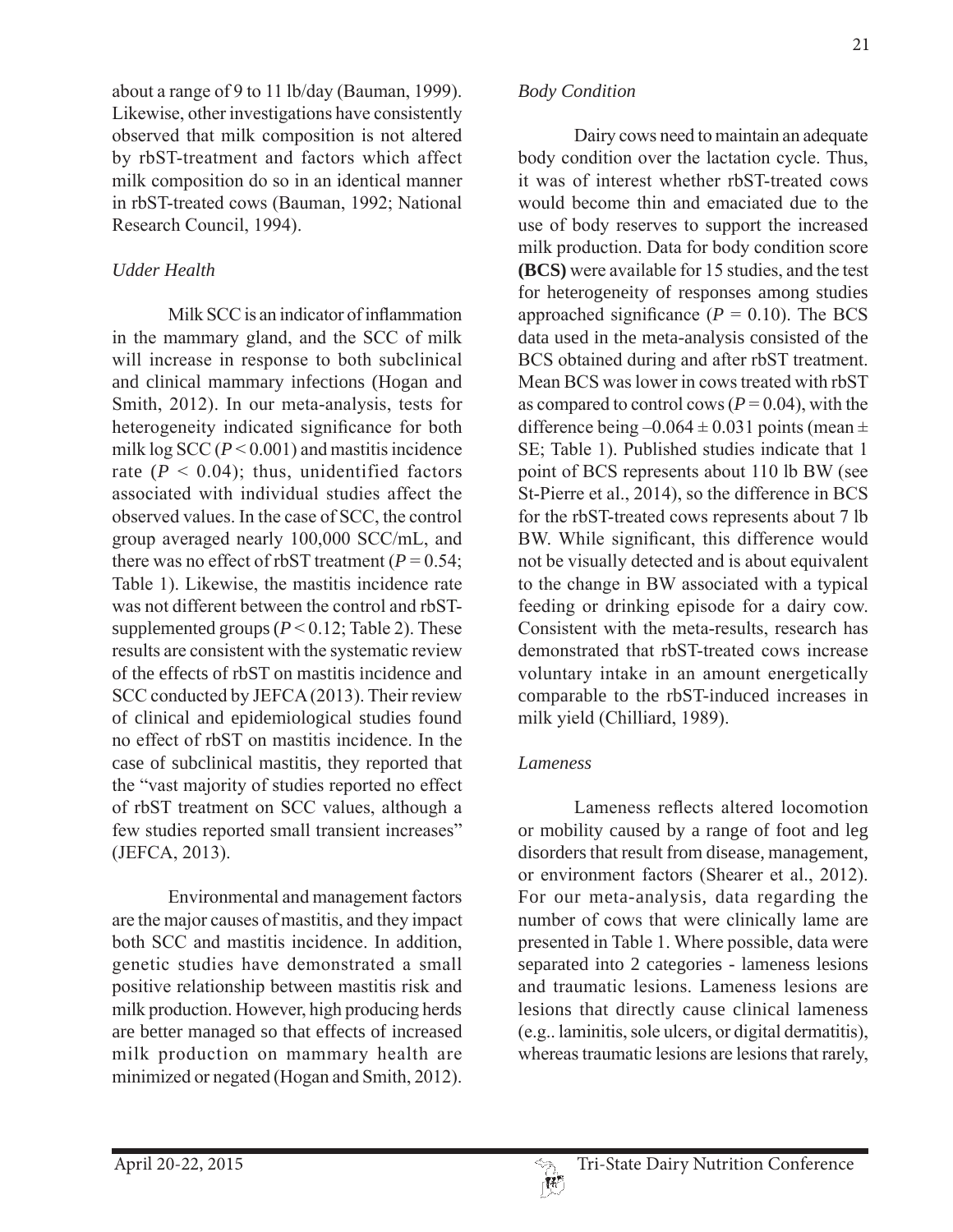cause or result in lameness (e.g., mechanically induced skin lesions) (Shearer et al., 2012). The test for heterogeneity was not significant for any of the 3 outcome variables ( $P = 0.999$ ). Likewise, incidence rates for cows that were clinically lame, had lameness lesions, or had traumatic lesions did not vary significantly between cows that were and were not treated with rbST  $(P = 0.99;$  Table 1).

# *Reproduction*

A significant  $5.4\%$  improvement in pregnancy proportion was observed in the rbST supplemented cows for the first 2 breeding cycles after the voluntary wait period  $(P < 0.01$ ; Table 2). When compared over the full length of the trial, the pregnancy proportion was reduced 5.5% for the group receiving rbST  $(P < 0.05$ ; Table 2), a reduction that was likely due to reduced estrous behavior. The fact that rbST-treated cows were more likely to become pregnant during the first 2 breeding cycles, the period when cows are generally enrolled in a timed-AI protocol, suggests that rbST did not impair, and might even have a positive effect on the reproductive performance of dairy cows during this period.

There was no effect of rbST on fetal loss, days open, services per conception, or twinning (Tables 1 and 2). Similarly, the incidence rate of cystic ovaries did not differ between controls and rbST-treated cows ( $P = 0.43$ ; Table 2). The lack of effect on ovulation failure and cystic ovaries in dairy cows is consistent with the results in which rbST-treated cows ovaries with healthy estrogen-active follicles (De La Sota et al., 1993).

# *Culling*

Results of our meta-analysis indicated that culling density did not differ between controls and cows treated with rbST ( $P = 0.34$ ; Table 1). These findings corroborate those of a large longitudinal field study conducted over 4 years on 340 commercial dairy herds in the Northeasten US; results demonstrated that rbST use had no effect on stayability or herdlife (Bauman et al., 1999). Culling rate is often incorrectly assumed to reflect the quality of the production and management system. The optimal culling rate increases when there is a relative abundance of replacements and the cost of a replacement cow is similar to the slaughter value of the cow being replaced (St-Pierre et al.,  $2014$ ).

# **Summary and Conclusions**

Results of the meta-analysis carried out by St-Pierre et al. (2014) indicated that administration of the commercially available rbST formulation to lactating dairy cows according to FDA-approved label directions resulted in an increase in milk, fat, and protein yields with no unmanageable adverse effects on milk composition (percentages of fat, protein, and lactose), udder health, body condition, lameness, reproduction, or culling. These findings are contrary to the meta-analysis conducted by the CVMA (Dohoo et al., 2003a; 2003b). There are several reasons for conclusion differences as discussed by St-Pierre et al.  $(2014)$ . Briefly, our meta-analysis was able to include studies conducted subsequent to the CVMA report (Dohoo et al., 1998), and several of these were large scale studies conducted on commercial dairy farms. Consistent with our objective, we included all studies which followed "label directions for use", whereas the CVMA Report combined rbST studies that varied in formulation, dose, administration route, and period of use. In addition, we identified several errors in the CVMA database that would effect results (see discussion in St-Pierre et al., 2014).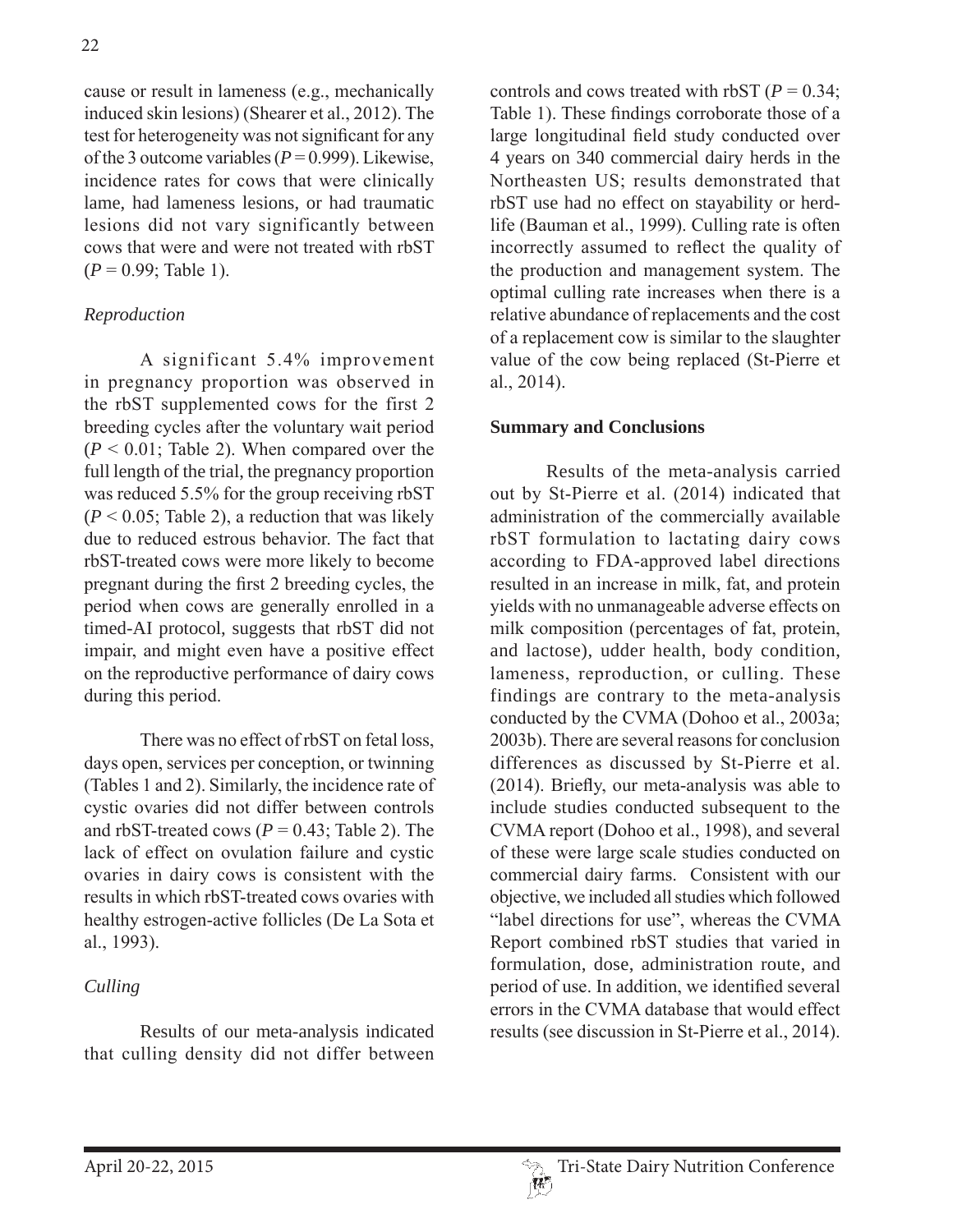Overall, our meta-analysis provided no evidence that use of rbST causes any unmanageable adverse effects on milk composition, udder health, reproduction, body condition, lameness, or longevity (St.-Pierre et al.,  $2014$ ). These results are consistent with the various FDA evaluations (US FDA, 2014a; US  $FDA 2014b$ , numerous scientific reviews (e.g., Crooker and Otterby, 1991; Bauman, 1992; National Research Council, 1994), and largescale studies conducted on commercial dairy operations (e.g., Ruegg et al., 1998; Bauman et al., 1999; Collier et al., 2001; Santos et al., 2004). Collectively, these results and 20 years of commercial experience involving rbSTtreatment of over 35 million US dairy cows provide definitive evidence that management practices used by US dairy producers are adequate for the safe and effective use of rbST.

# **References**

Bauman, D.E. 1992. Bovine somatotropin: Review of an emerging technology. J. Dairy Sci. 75:3432-3451.

Bauman, D.E. 1999. Bovine somatotropin and lactation: From basic science to commercial application. Dom. Anim. Endo. 17:101-116.

Bauman, D.E., R.W. Everett, W.H. Weiland, and R.J. Collier. 1999. Production responses to bovine somatotropin in Northeast dairy herds. J. Dairy Sci. 82:2564-2573.

Chilliard Y. 1989. Long-term effects of recombinant bovine somatotropin (rbST) on dairy cow performance: A review. In: Sejrsen, K., Vestetergaard, M., and Neiman-Sorensen, A., eds. Use of Somatotropin in Livestock Production. New York: Elsevier Applied Science. Pgs. 61-87.

Collier, R.J., J.C. Byatt, S.C. Denham, P.J. Eppard, A.C. Fabellar, R.L. Hintz, M.F. McGrath, C.L. McLaughlin, J.K. Shearer, J.J. Veenhuizen, and J.L. Vicini. 2001. Effects of sustained release bovine somatotropin (sometribove) on animal health in commercial dairy herds. J. Dairy Sci. 84:1098-1108.

Crooker B.A., and D.F. Otterby. 1991 Management of the dairy herd treated with bovine somatotropin. Veterinary Clinics of North America: Food Animal Practice 7:417-436.

De La Sota, R.L., M.C. Lucy, C.R. Staples, and W.W. Thatcher. 1993. Effects of recombinant bovine somatotropin (sometribove) on ovarian function in lactating and nonlactating dairy cows. J. Dairy Sci. 76:1002-1013.

Dohoo, I.R., L. DesCôteaux, P. Dowling, A. Fredeen, K. Leslie, A Preston, and W. Shewfelt. 1998. Report of the Canadian Veterinary Medical Association Expert Panel on rBST. Health Canada November 1998 Available at: http://www.hc-sc.gc.ca/dhp-mps/vet/issuesenjeux/rbst-stbr/rep cvma-rap acdv tc-tm-eng. php#a0. Accessed  $02/16/2015$ .

Dohoo, I.R., K. Leslie, A. DesCôteaux, P. Fredeen, P. Dowling, A. Preston, and W. Shewfelt. 2003a. A meta-analysis review of the effects of recombinant bovine somatotropin. 1. Methodology and effects on production. Can. J. Vet. Res. 67:241-251.

Dohoo, I.R., L. DesCôteaux, K. Leslie, A. Fredeen, W. Shewfelt, A. Preston, and P. Dowling. 2003b. A meta-analysis review of the effects of recombinant bovine somatotropin 2. Effects on animal health, reproductive performance, and culling. Can. J. Vet. Res.  $67:252 - 264$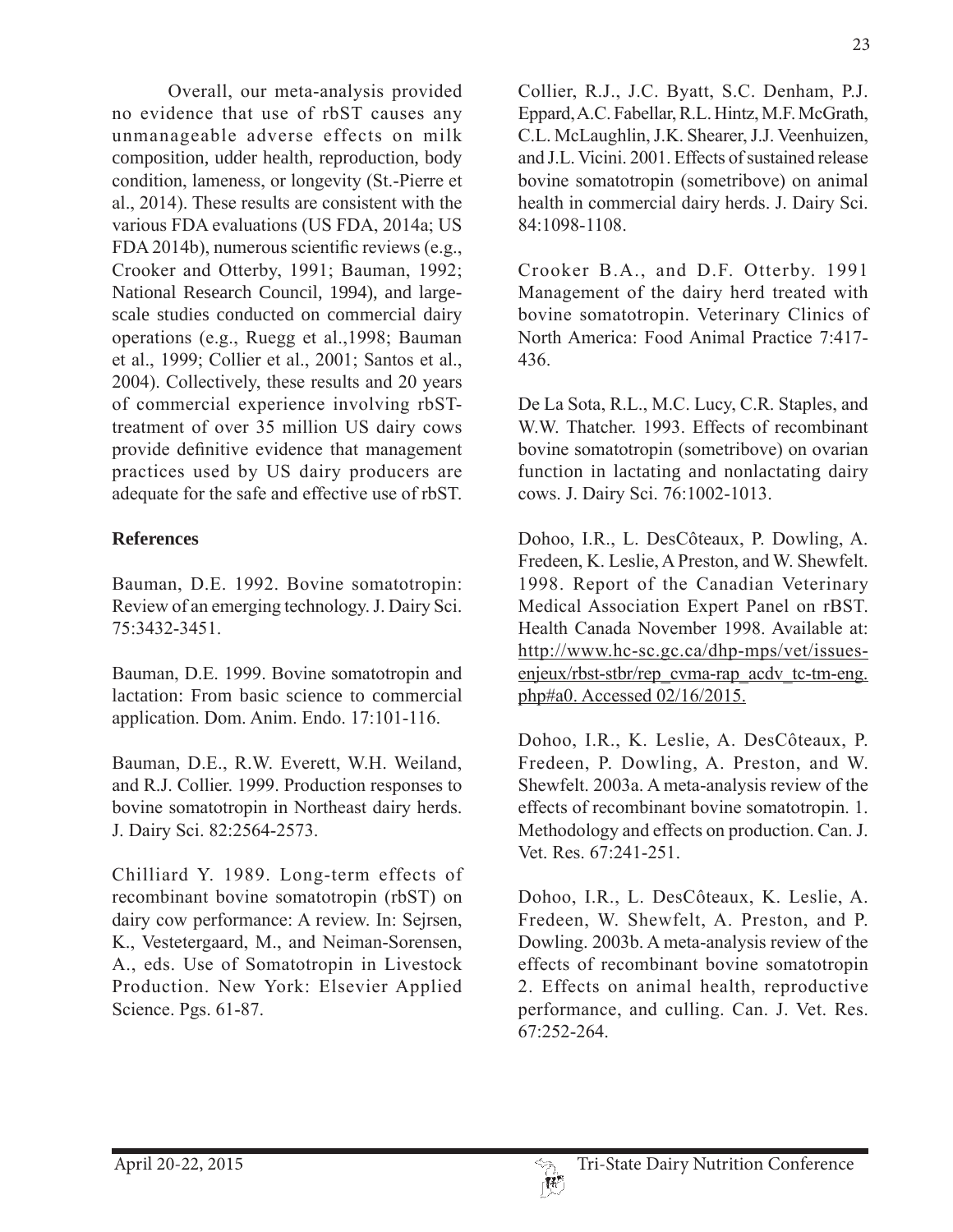Hogan, J.S., and K.L. Smith. 2012. Managing environmental mastitis. Vet. Clin. North Am. Food Anim Pract  $28:217-224$ 

JECFA. 2013. Residue evaluation of certain veterinary drugs. FAO JEFCA Monographs, 78th Meeting of the Joint FAO/WHO Expert Committee on Food Additives. World Health Organization & Food and Agriculture Organization of the United Nations. Rome, Italy.

Judge, L.J., R.J. Erskine, and P.C. Bartlett. 1997. Recombinant bovine somatotropin and clinical mastitis: Incidence, discarded milk following therapy, and culling. J. Dairy Sci. 80:3212-3218.

Judge, L.J., P.C. Bartlett, J.W. Lloyd, and R.J. Erskine. 1999. Recombinant bovine somatotropin: Association with reproductive performance in dairy cows. Theriogenology 52:481-496.

National Research Council, 1994. Metabolic Modifiers: Effects on the Nutrient Requirements of Food Producing Animals. Washington, DC: National Academy Press, National Academy of Science

Ruegg P.L., A. Fabellar, and R.L. Hintz. 1998. Effect of the use of bovine somatotropin on culling practices in thirty-two dairy herds in Indiana, Michigan, and Ohio. J. Dairy Sci. 81:1262-1266.

Santos J.E., S.O. Juchem, R.L. Cerri, K.N. Galvao, R.C. Chebel, W.W. Thatcher, C.S. Del, and C.R. Ruby. 2004. Effect of bST and reproductive management on reproductive performance of Holstein dairy cows. J. Dairy Sci. 87:868-881.

Shearer, J.K., S.R. van Amstel, and B.W. Brodersen, 2012. Clinical diagnosis of foot and leg lameness in cattle. Vet. Clin. North Am. Food Animal Practice 28:535-556.

St-Pierre, N., G.A. Milliken, D.E. Bauman, R.J. Collier, J.S. Hogan, J.K. Shearer, K.L. Smith, and W.W. Thatcher. 2014. Meta-analysis of the effects of sometribove zinc suspension on the production and health of lactating dairy cows. J. Am. Vet. Med. Assoc. 245:550-564.

US FDA. 2014a. Approved Animal Drug Products, Freedom of Information Act Drug Summaries: Posilac (sterile sometribove zinc suspension). Available at:

www.fda.gov/downloads/AnimalVeterinary/ Products/ApprovedAnimalDrugProducts/ FOIADrugSummaries/UCM050022.pdf. Accessed May 6, 2014.

US FDA. 2014b. Approved Animal Drug Products, Freedom of Information Act Drug Summaries: Posilac 1 Step (sometribove zinc suspension). Available at:

www.fda.gov/downloads/AnimalVeterinary/ Products/ApprovedAnimalDrugProducts/ FOIADrugSummaries/UCM050023.pdf. Accessed May 6, 2014.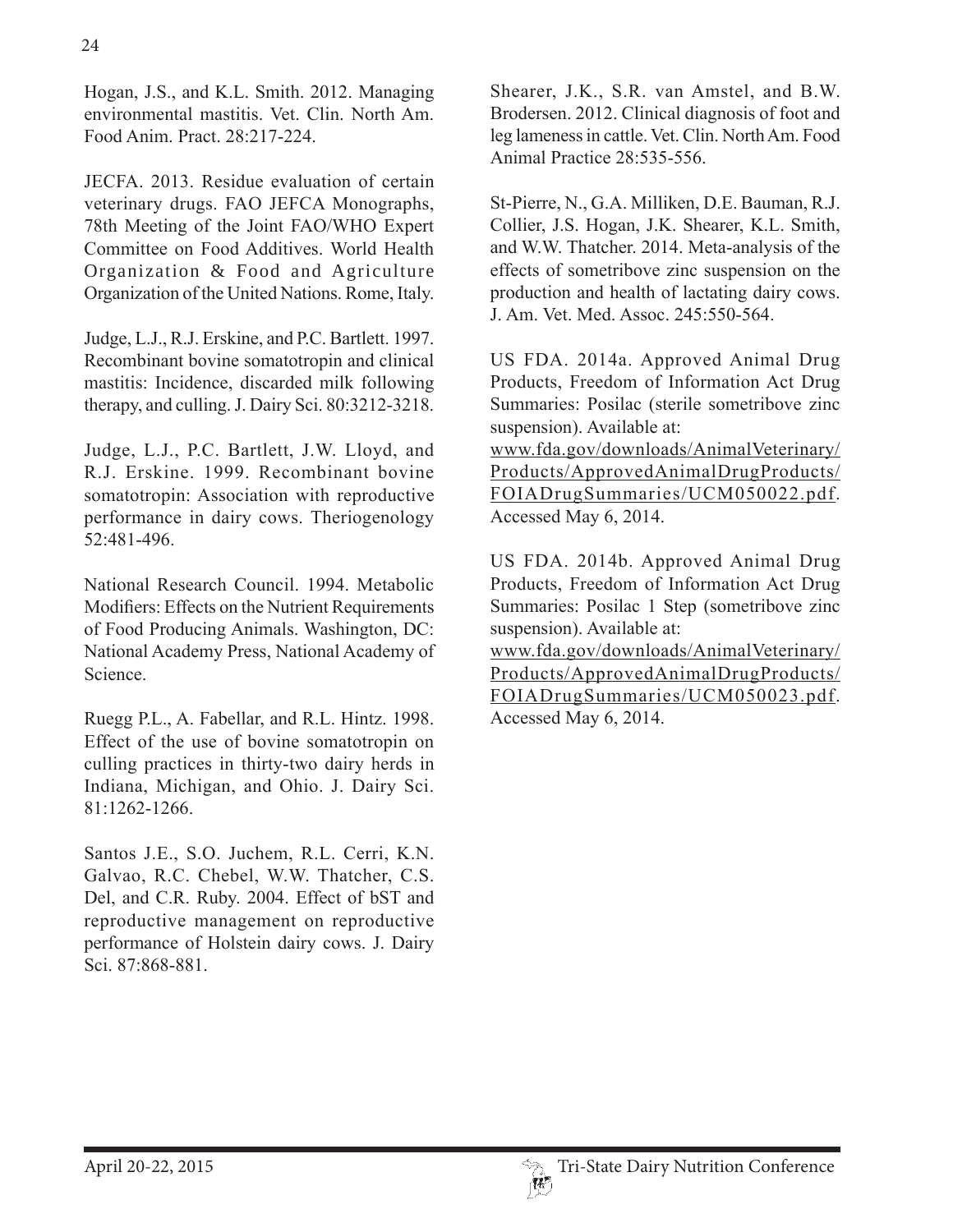|                                   |                | Mean  |                           |          |                  |                 |          |
|-----------------------------------|----------------|-------|---------------------------|----------|------------------|-----------------|----------|
|                                   | Number         | of    |                           | Standard |                  | 95%             | 95%      |
|                                   | of             |       | Control Response Error of |          | $\boldsymbol{P}$ | Lower           | Upper    |
| Variables                         | Studies        | Cows  | Estimate                  | Estimate | Value            | CL <sup>5</sup> | CL       |
| Milk production and composition   |                |       |                           |          |                  |                 |          |
| Milk yield (lb/day)               | 15             | 59.8  | 8.8                       | 0.9      | < 0.001          | 3.21            | 4.79     |
| Fat $(\% )$                       | 13             | 3.64  | $-0.073$                  | 0.043    | 0.09             | $-0.156$        | 0.011    |
| Protein $(\% )$                   | 13             | 3.15  | 0.025                     | 0.013    | 0.07             | $-0.001$        | 0.051    |
| Lactose $(\%)$                    | 11             | 4.82  | 0.023                     | 0.021    | 0.26             | $-0.017$        | 0.063    |
| $3.5\%$ FCM (lb/day)              | 13             | 64.2  | 8.9                       | 0.9      | < 0.001          | 3.24            | 4.84     |
| Fat yield (lb/day)                | 13             | 2.38  | 0.317                     | 0.046    | < 0.001          | 0.104           | 0.185    |
| Protein yield (lb/day)            | 13             | 1.89  | 0.301                     | 0.046    | < 0.001          | 0.101           | 0.173    |
| Reproduction (all parities)       |                |       |                           |          |                  |                 |          |
| Days open                         | 5              | 104.2 | $-0.21$                   | 4.18     | 0.96             | $-8.39$         | 7.98     |
| Services per conception           | $\overline{4}$ | 1.66  | $-0.25$                   | 0.162    | 0.12             | $-0.57$         | 0.07     |
| Udder health                      |                |       |                           |          |                  |                 |          |
| $Log10$ somatic cell count        | 9              | 4.996 | $-0.034$                  | 0.055    | 0.54             | $-0.141$        | 0.074    |
| Lameness and lesions <sup>2</sup> |                |       |                           |          |                  |                 |          |
| Clinical lameness                 | 7              | 0.38  | 0.13                      | 1.14     | 0.99             | $-2.18$         | 2.21     |
| Lameness lesions                  | $\mathfrak{Z}$ | 1.12  | 0.32                      | 29.2     | 0.99             | $-55.4$         | 56.0     |
| Traumatic lesions                 | 5              | 0.11  | 0.093                     | 7.59     | 0.99             | $-15.5$         | 15.7     |
| Body condition                    |                |       |                           |          |                  |                 |          |
| Body condition score <sup>3</sup> | 15             | 3.31  | $-0.064$                  | 0.031    | 0.04             | $-0.124$        | $-0.004$ |
| Culling                           |                |       |                           |          |                  |                 |          |
| Culling density <sup>4</sup>      | 6              | 4.64  | 0.603                     | 0.633    | 0.34             | $-0.637$        | 1.018    |

**Table 1.** Estimates of responses to rbST and associated statistics from the meta-analyses of continuous traits. $<sup>1</sup>$ </sup>

1 From St. Pierre et al. (2014).

2 Expressed as incidence rate per 1,000 cow-days at risk.

3 Body condition score is expressed on a 1 to 5 scale, with 5 being severely over-conditioned.

4 Culling density is expressed as incidence rate per 10,000 cow-days at risk.

 ${}^5CL =$  confidence limit.

6 Log10 somatic cell count of 4.99 = 97,734 somatic cells/mL milk.